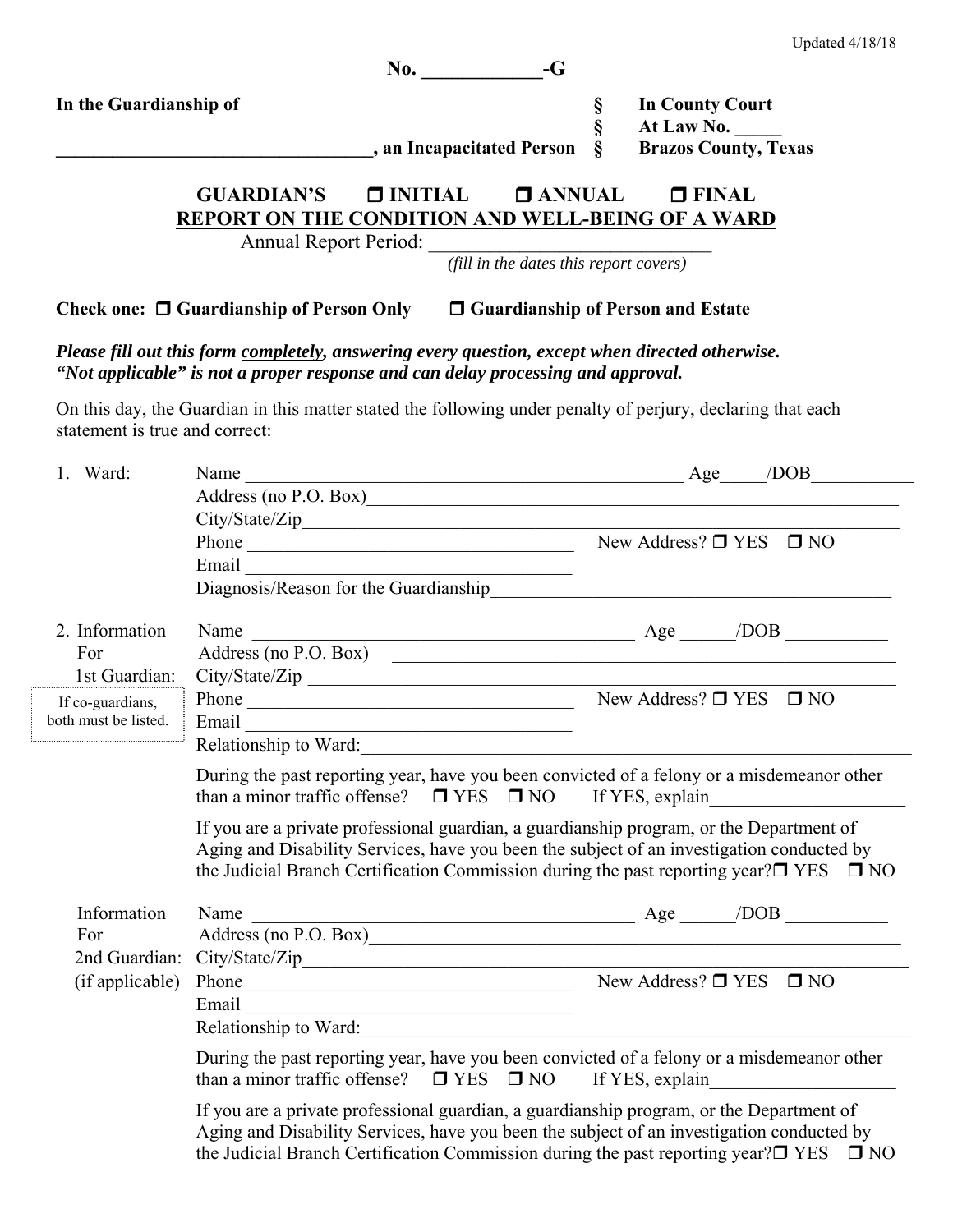If this is your final report, answer the questions in box below. *If this is not your final report, skip to #4.*

| $\Box$ I am resigning $\Box$ the ward has turned 18 $\Box$ the ward has died<br>$\Box$ other; if "other," please explain:                                                                                                                                                                                           |  |
|---------------------------------------------------------------------------------------------------------------------------------------------------------------------------------------------------------------------------------------------------------------------------------------------------------------------|--|
| A. If you are resigning, has a successor guardian been identified? $\square$ YES $\square$ NO                                                                                                                                                                                                                       |  |
| Address                                                                                                                                                                                                                                                                                                             |  |
| <u> 1989 - Jan James James James James James James James James James James James James James James James James J</u><br>Phone:                                                                                                                                                                                      |  |
| B. If because Ward has turned eighteen, attach birth certificate (with social security # deleted).                                                                                                                                                                                                                  |  |
| C. If because the Ward has died, attach death certificate (with social security # deleted).                                                                                                                                                                                                                         |  |
| * If ward lives with you, put 365, and put today's date as "Date of last visit"<br>$\Box$ Ward's home<br>$\Box$ Guardian's home<br>□ Relative's home (give relative's name)                                                                                                                                         |  |
| Or in the type of facility checked below:<br>$\Box$ Nursing Home $\Box$ Group home $\Box$ Hospital/Medical facility<br>$\Box$ State Supported Living Center (State School) $\Box$ Other                                                                                                                             |  |
| Please provide the name, address and phone number of the facility: _________________________________                                                                                                                                                                                                                |  |
| 6. How long has the Ward lived at this address?                                                                                                                                                                                                                                                                     |  |
| 7. All guardians must report on the amount and source of the Ward's income, regardless of whether the<br>income comes to someone other than the guardian (such as the Ward's residence). Note that Social Security<br>benefits are considered income, but that child support is not.<br>A. Source of Ward's income: |  |

- If zero, explain:
- 8. In addition to the Guardian of the Person, is there a **Court-appointed** Guardian of the Ward's **estate**? **□ Yes □ No** Note: just because you are the Rep Payee does not necessarily mean there is a guardianship of the estate.

 *Depending on your answer, please answer the questions in only one of the boxes below:* 

If you answered **"NO"** to question 8  $\rightarrow$ 

**A. If there is NOT a Guardian for the Ward's estate**, please answer the following questions and attach additional information as directed: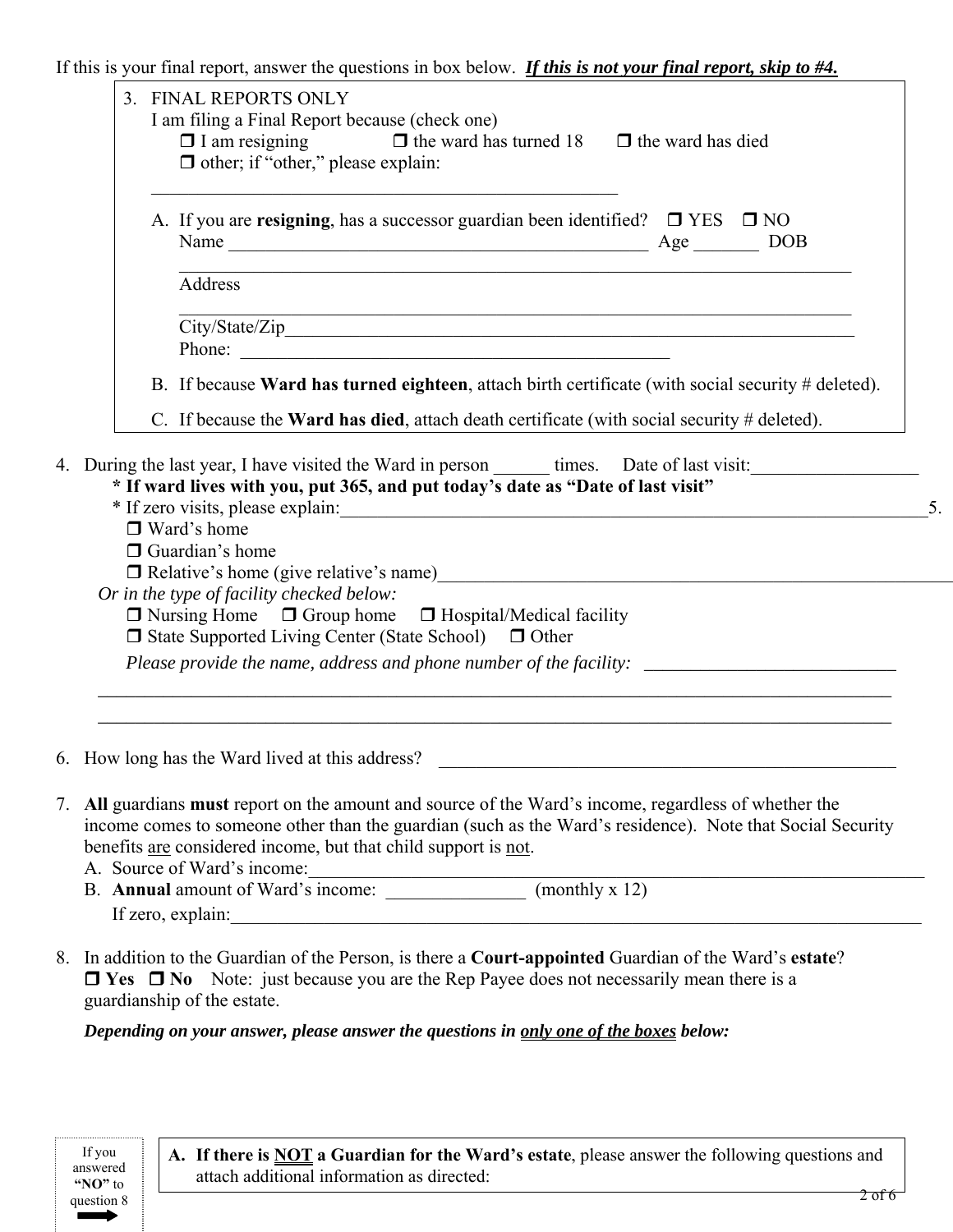|                                | (1) Has a Court Order directed you to manage any funds of the Ward other than Social Security<br>funds?<br>$\Box$ Yes $\Box$ No                                                                                                                                         |  |  |  |  |
|--------------------------------|-------------------------------------------------------------------------------------------------------------------------------------------------------------------------------------------------------------------------------------------------------------------------|--|--|--|--|
|                                | $\rightarrow$ If YES, you MUST report on your management of those funds by attaching an income<br>and expenses worksheet to this Annual Report. Forms are available on the Court's<br>website at www.brazoscountytx.gov.                                                |  |  |  |  |
|                                | (2) Are you the <b>representative payee</b> of the Ward's Social Security Disability (SSI) or<br>Social Security Retirement Benefits?<br>$\Box$ Yes $\Box$ No                                                                                                           |  |  |  |  |
|                                | $\rightarrow$ If YES, you <b>MUST</b> attach to this Annual Report either<br>1. a copy of your most recent Representative Payee Report provided by Social Security<br><b>OR</b><br>2. the Court's Representative Payee Report Form. If you do not receive the form from |  |  |  |  |
|                                | Social Security, you can get the form on the Court's website or from the Court.                                                                                                                                                                                         |  |  |  |  |
| OR                             |                                                                                                                                                                                                                                                                         |  |  |  |  |
| If you<br>answered<br>"YES" to | <b>B.</b> If there $IS$ a Guardian for the Ward's estate, please answer the following two questions:<br>(1) Are you the Guardian for the Ward's estate? $\Box$ Yes $\Box$ No                                                                                            |  |  |  |  |
| question 8                     | If yes, you must file an Annual Accounting in addition to the Annual Report.                                                                                                                                                                                            |  |  |  |  |
|                                | (2) Do you as Guardian of the Person receive an allowance from the Guardian of the Estate?<br>$\Box$ Yes $\Box$ No                                                                                                                                                      |  |  |  |  |
|                                | If YES, annual amount of allowance received                                                                                                                                                                                                                             |  |  |  |  |
|                                | been formally approved by the Court. (This is not the same as a "Care Plan" from a medical provider.)<br>$\Box$ Yes $\Box$ No<br>If YES, you MUST attach an updated copy of the case manager's care plan for the Ward for the Court's approval.                         |  |  |  |  |
|                                | 10. During the past year ward has been treated or evaluated by the following professionals:<br>** Note: It is your duty to know this information and provide it to the Court<br>even if the Ward's residential facility arranges the services.**                        |  |  |  |  |
|                                | Does the Ward see this doctor on a regular basis? $\Box$ Yes $\Box$ NO                                                                                                                                                                                                  |  |  |  |  |
|                                | □ Physician. Name: 1000 million and 1000 million and 1000 million and 1000 million and 1000 million and 1000 million and 1000 million and 1000 million and 1000 million and 1000 million and 1000 million and 1000 million an                                           |  |  |  |  |
|                                |                                                                                                                                                                                                                                                                         |  |  |  |  |
|                                | □ Psychiatrist. Name: <u>Name:</u> Name: Name: Name: Name: Name: Name: Name: Name: Name: Name: Name: Name: Name: Name: Name: Name: Name: Name: Name: Name: Name: Name: Name: Name: Name: Name: Name: Name: Name: Name: Name: Name:                                      |  |  |  |  |
|                                | Describe:                                                                                                                                                                                                                                                               |  |  |  |  |
|                                |                                                                                                                                                                                                                                                                         |  |  |  |  |
|                                |                                                                                                                                                                                                                                                                         |  |  |  |  |
|                                |                                                                                                                                                                                                                                                                         |  |  |  |  |
|                                | Describe: New York: New York: New York: New York: New York: New York: New York: New York: New York: New York: New York: New York: New York: New York: New York: New York: New York: New York: New York: New York: New York: Ne                                          |  |  |  |  |
|                                | $\Box$ Other. Name:                                                                                                                                                                                                                                                     |  |  |  |  |
|                                |                                                                                                                                                                                                                                                                         |  |  |  |  |
|                                | Describe:<br>11. Social Conditions: During the past year the ward has participated in the following activities.                                                                                                                                                         |  |  |  |  |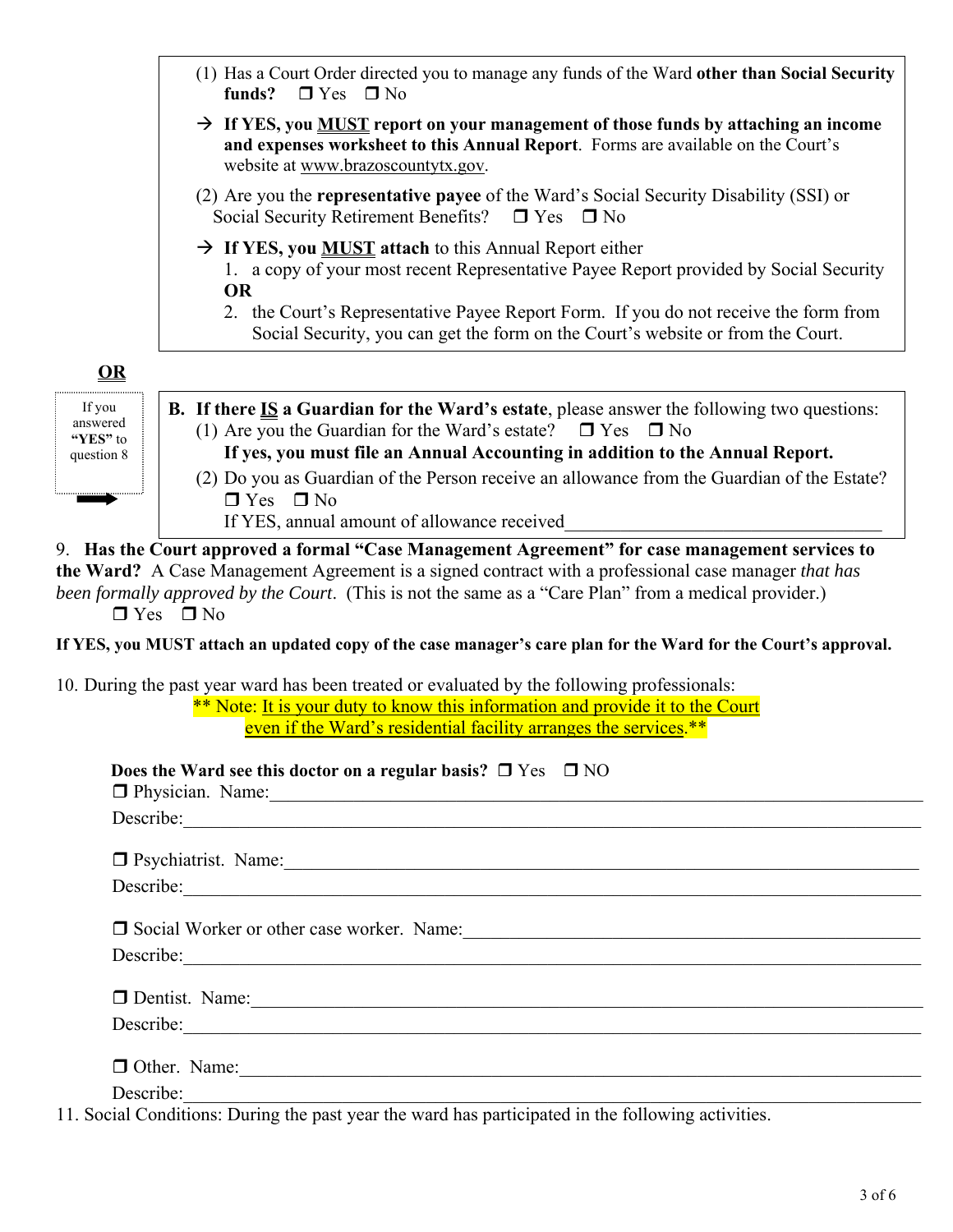| What does your ward do all day? Note that for each type of activity checked, you must               |
|-----------------------------------------------------------------------------------------------------|
| <b>describe the activities</b> (e.g., movies, bowling, Special Olympics, church, eating out, etc.). |
| Don't leave blank or simply write the name of the residential facility.                             |
|                                                                                                     |

|                                                                                                                                  | Recreational:                                                                                                                                                                                                                                                                                                                 |
|----------------------------------------------------------------------------------------------------------------------------------|-------------------------------------------------------------------------------------------------------------------------------------------------------------------------------------------------------------------------------------------------------------------------------------------------------------------------------|
|                                                                                                                                  |                                                                                                                                                                                                                                                                                                                               |
|                                                                                                                                  | $\Box$ Social: $\Box$                                                                                                                                                                                                                                                                                                         |
|                                                                                                                                  | $\Box$ Occupational:                                                                                                                                                                                                                                                                                                          |
| $\Box$ None available.                                                                                                           |                                                                                                                                                                                                                                                                                                                               |
| $\Box$ Refuses or is unable to participate.                                                                                      |                                                                                                                                                                                                                                                                                                                               |
| 12. During the past year the ward's mental health has:<br>$\Box$ Remained about the same                                         |                                                                                                                                                                                                                                                                                                                               |
|                                                                                                                                  |                                                                                                                                                                                                                                                                                                                               |
|                                                                                                                                  |                                                                                                                                                                                                                                                                                                                               |
| please list the number of times and the dates:                                                                                   | 13. As Guardian of the Person, I $\Box$ HAVE FILED $\Box$ HAVE NOT FILED for Emergency Detention of the<br>Ward pursuant to the Texas Health & Safety Code. (An example of emergency detention is a request for an<br>emergency hospitalization of the Ward for mental health or safety reasons.) If you answered HAVE FILED, |
| 14. During the past year the ward's physical health has:<br>$\Box$ Remained about the same                                       |                                                                                                                                                                                                                                                                                                                               |
|                                                                                                                                  |                                                                                                                                                                                                                                                                                                                               |
|                                                                                                                                  |                                                                                                                                                                                                                                                                                                                               |
|                                                                                                                                  |                                                                                                                                                                                                                                                                                                                               |
|                                                                                                                                  | 15. As guardian, I believe the Ward's living arrangements are $\Box$ Excellent $\Box$ Average $\Box$ Below average                                                                                                                                                                                                            |
| 16. As guardian, I believe that my ward is<br>$\Box$ Happy/Content with living situation<br>$\Box$ Unhappy with living situation |                                                                                                                                                                                                                                                                                                                               |
| 17. As guardian I believe my ward $\Box$ DOES                                                                                    | $\Box$ DOES NOT<br>have unmet needs.<br>(Unmet needs = problems with food, shelter, medical care)                                                                                                                                                                                                                             |

18. The power authorized by this guardianship should be:

 $\Box$  Unchanged

Decreased (explain:\_\_\_\_\_\_\_\_\_\_\_\_\_\_\_\_\_\_\_\_\_\_\_\_\_\_\_\_\_\_\_\_\_\_\_\_\_\_\_\_\_\_\_\_\_\_\_\_\_\_\_\_\_\_\_\_\_\_\_\_\_\_\_\_\_\_\_\_)

 $\Box$  Increased (explain:

19. Check each box immediately below to affirm that you already have taken care of the specified duty or that you will do so within the time indicated. **These duties are required by Texas law.**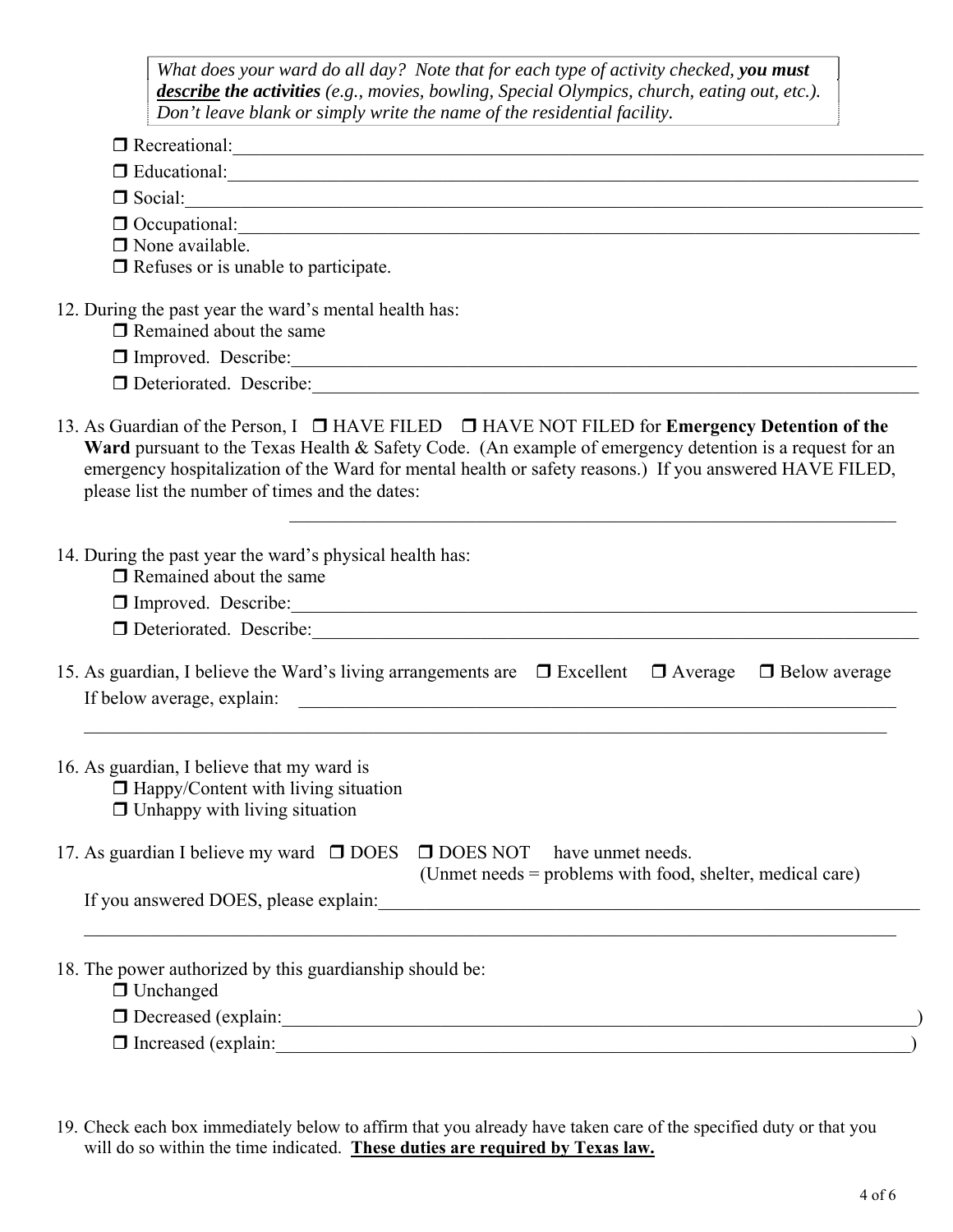- **I affirm that I already have done the following or will do so within one week of the date I sign this Report:** I have communicated or will communicate to the ward that (1) I am seeking to continue, modify, or terminate the guardianship and (2) the ward has the opportunity to appear before the court to express the ward's preferences and concerns regarding whether the guardianship should be continued, modified, or terminated.
- **I affirm that I will give the ward a copy of this annual report within 30 days of the date I sign the Report.**
- **I affirm that the attached Bill of Rights has been explained to my ward in his/her native language or his her/preferred mode of communication in a manner accessible to him/her.**
- **I affirm that I have provided the ward's spouse, parents, children, and adult siblings, if any, notification that the relative must elect in writing in order to receive notice of (1) the ward's death, (2) admission of the ward to a medical facility for three or more days, (3) change in the ward's residence, or (4) the ward's stay at a location other than his/her residence for a period that exceeds one calendar week.** *(You MUST notify the Court if this has not been done or if an exception applies under Texas Estates Code §1151.056.)*
- 20. **Guardian's Bond:** Check the appropriate box below, adding an explanation if requested.

*Note: Even if Ward's residential facility pays your bond premium for you, it is your responsibility to verify that the bond payment is current and then mark "have paid." If you are not sure, you can look for a statement that the premium was paid on one of the accountings the facility sends you, or you can call the facility and ask.* 

- **I HAVE PAID** the bond premium for the next reporting period.
- **I HAVE NOT PAID** the bond premium for the next reporting period (explain:
- □ I have a **CASH BOND** on file with the Court.
- **DADS** guardianship.
- 21. If possible, **please** attach a current photograph of the ward.
- 22. Please state any additional information concerning the ward that you would like to share with the Court. (You may continue on another page.)

 $\mathcal{L}_\text{max}$  , and the contribution of the contribution of the contribution of the contribution of the contribution of the contribution of the contribution of the contribution of the contribution of the contribution of t  $\mathcal{L}_\text{max}$  , and the contribution of the contribution of the contribution of the contribution of the contribution of the contribution of the contribution of the contribution of the contribution of the contribution of t

- 23. Remember to order fresh "Letters of Guardianship."
	- A. **To request new letters of guardianship, call (979) 361-4131.** Letters are **not** sent automatically; you must renew your letters of guardianship annually.
	- B. **Please note two additional things:**
		- (1) There may be fees required by the clerk. You can call the clerk's call center to verify: (979) 361- 4131.
		- (2) If there is also a guardianship of the estate, new Letters cannot be issued until the annual account is approved. (Note that an annual account cannot be approved until your attorney has submitted *everything* necessary to the Court, including required back-up.)

## *Complete the following. The signature below does not require a notary.*